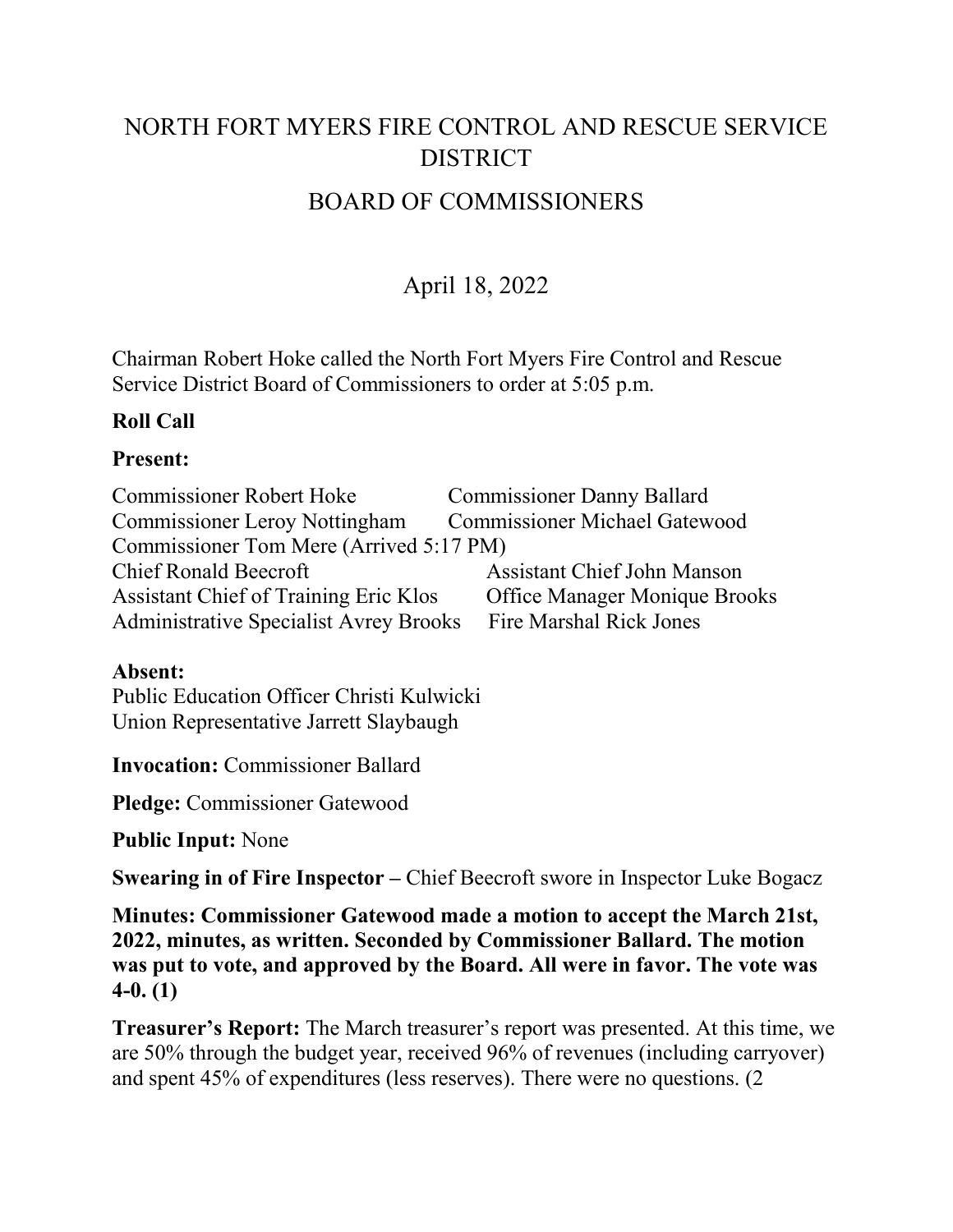## **Chief's Report:**

By Chief Beecroft –

• Chief Beecroft shared various news:

Firefighter Arbuckle's family was in a vehicle crash and some members sustained serious injuries and unfortunately his mother-in-law did not make it.

Retiree J.J Adamcik's father passed away who was a Retired Volunteer Chief with the District.

Retiree Brian Robert's wife Sandy has passed away.

Public Education Officer Kulwicki's Grandmother has passed away.

• Chief Beecroft also wanted to acknowledge that he is appreciative and proud of his staff for their efforts the past month.

By Chief Manson –

- Run report attached.
- Finalizing details for Station 1 renovation.
- Upgraded radio system has been put into service.
- Air packs have arrived, and as soon as personnel have been trained they will be put into service.

**Fire Prevention:** Report attached. Commissioner Hoke inquired how the new Inspector was doing. Fire Marshal Jones replied he is doing well and still learning.

**Public Education:** Report attached. There were no questions.

**Training:** Report attached. Commissioner Hoke inquired how the new Engine was doing? The Engine has been running great.

**Union:** None

**Old Business:** None

**New Business:** None

## **Commissioner Items:**

Mere – Wanted to thank the personnel who were on the call at his residence for his wife. He was appreciative for their treatment and for being courteous.